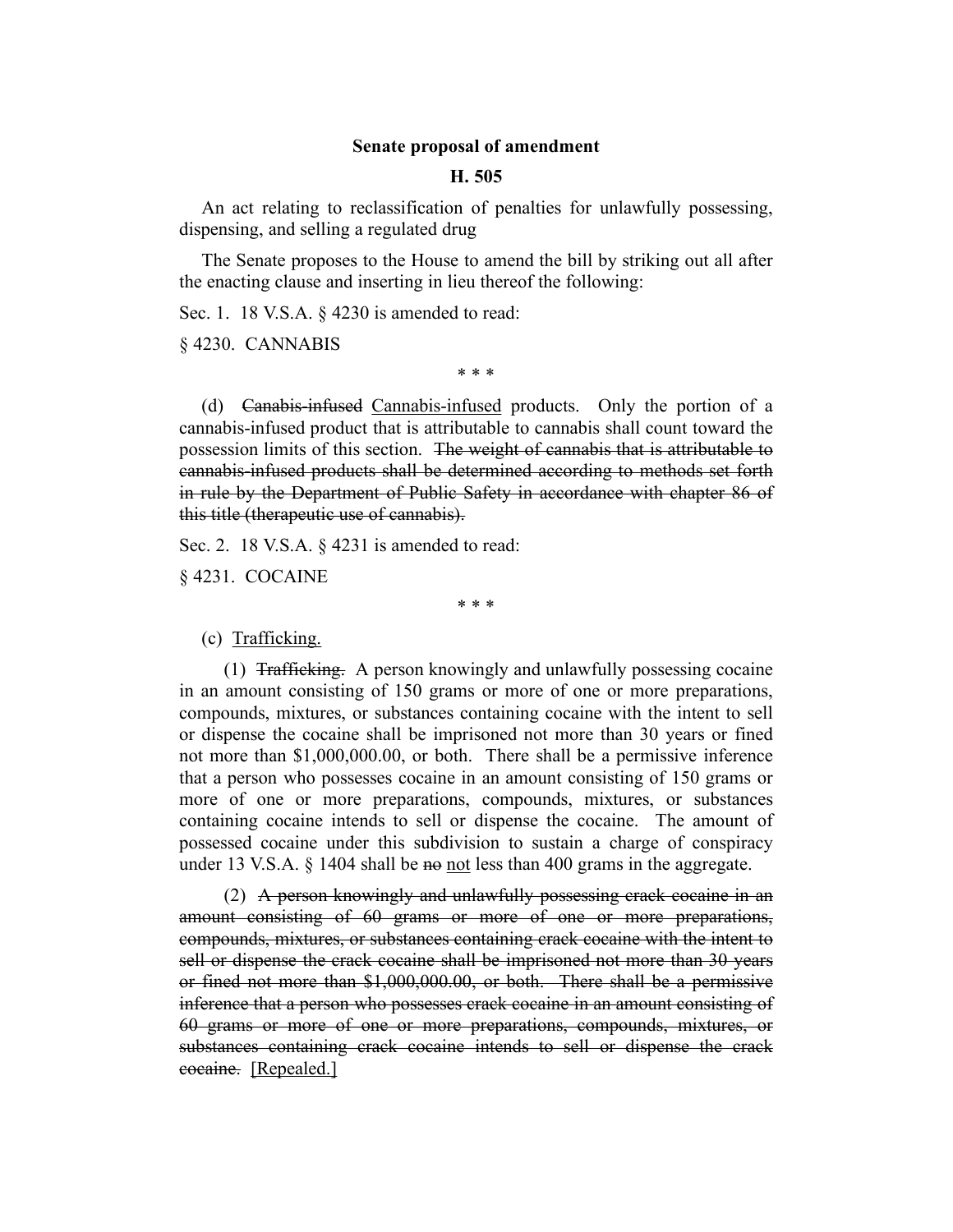Sec. 3. 13 V.S.A. § 5453 is added to read:

## § 5453. DRUG USE STANDARDS ADVISORY BOARD

(a) There is hereby created the Drug Use Standards Advisory Board established within the Vermont Sentencing Commission composed of experts in the fields of general and mental health care, substance use disorder treatment, and drug user communities.

(b) The primary objective of the Board shall be to determine, for each regulated and unregulated drug, the benchmark personal use dosage and the benchmark personal use supply. The benchmarks determined pursuant to this subsection shall be determined with a goal of preventing and reducing the criminalization of personal drug use. The Board may provide additional recommendations to the Commission and the General Assembly regarding how to transition from a criminal justice approach to a public health approach to addressing drug possession.

(c)(1) The Board shall be convened and chaired by the Deputy Commissioner of Alcohol and Drug Abuse Programs. After receiving nominations from harm reduction service providers, the Deputy Commissioner shall appoint three consumer representatives to the Board who have lived experience in drug use and consumption practices. The Deputy Commissioner, after consulting with the three consumer representatives, shall strive for geographic diversity in appointing the remaining Board members as follows:

(A) two representatives from harm reduction service providers;

(B) an expert on medication-assisted treatment programs;

(C) an expert on human behavior and addiction;

(D) an expert on substance use disorder treatment;

(E) an expert on legal reform from the Vermont Law School Center for Justice Reform;

(F) an academic researcher specializing in drug use or drug policy; and

(G) a representative of law enforcement.

(2) The Chief Prevention Officer shall be a nonvoting member of the Board.

(d) The Board shall have the administrative assistance of the Division of Alcohol and Drug Abuse Programs.

(e) Members of the Board shall be entitled to per diems pursuant to 32 V.S.A. § 1010 for not more than three meetings to develop initial